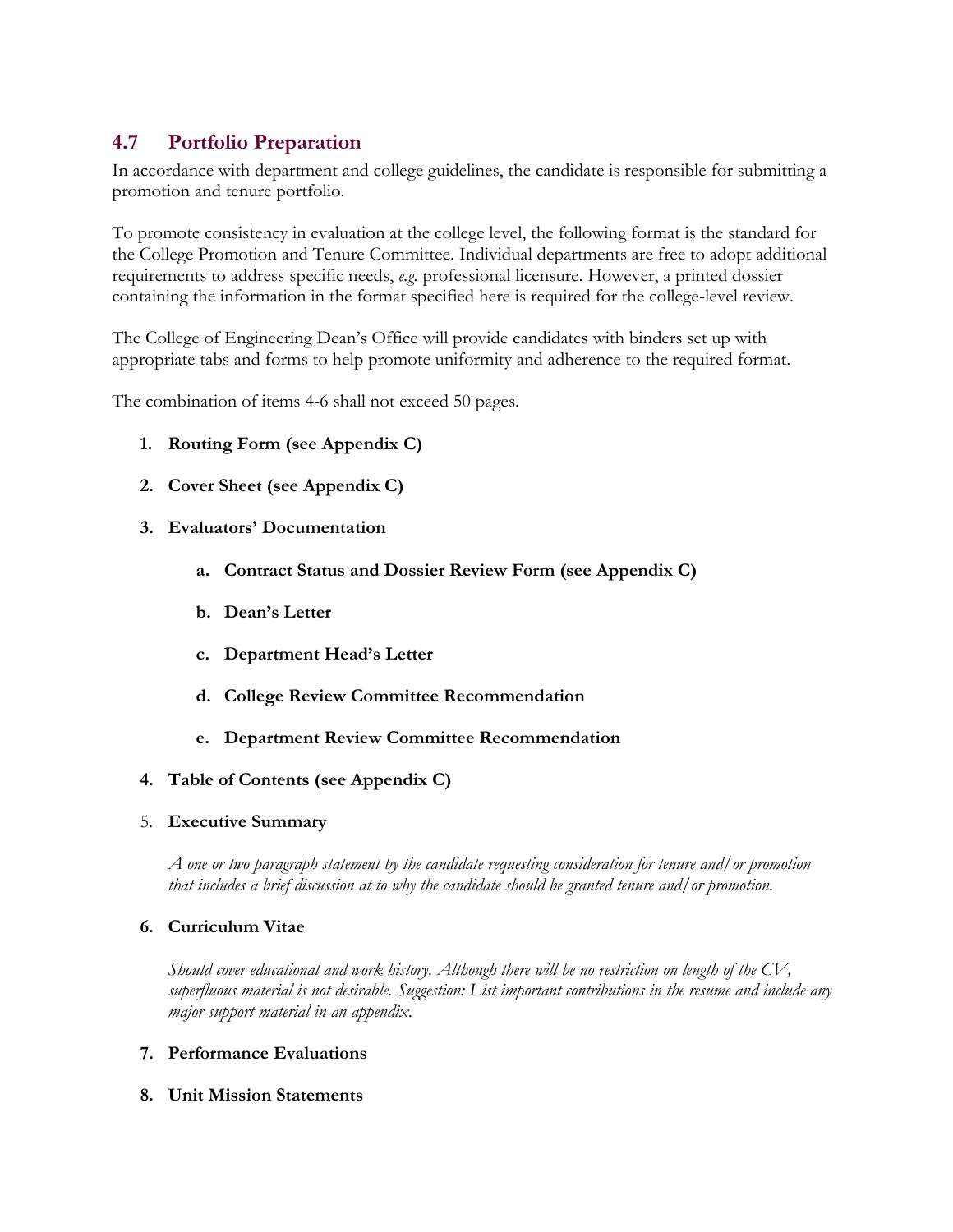#### **9. External Review Letters**

### **10. Supplemental Documentation**

*The following sections describe the candidate's contributions. If applying for tenure, the candidate should document activity since starting at NMSU. If applying for promotion, the candidate should document activity since the last promotion or tenure review.* 

### **a. Workload Summary (see Appendix C)**

| <b>Workload Summary</b><br>Percentage of Effort                                         |                             |                                                                |                                              |
|-----------------------------------------------------------------------------------------|-----------------------------|----------------------------------------------------------------|----------------------------------------------|
| Candidate Name:                                                                         |                             |                                                                |                                              |
| For tenure consideration?<br>(to include cumulative information for college employment) |                             |                                                                |                                              |
| For promotion?<br>(to include information since last promotion)                         |                             |                                                                |                                              |
| Semester/Year                                                                           | Teaching<br>and<br>Advising | Research,<br>Scholarly<br>and<br>Creative<br><b>Activities</b> | Service,<br><b>Extension and</b><br>Outreach |
|                                                                                         |                             |                                                                |                                              |
|                                                                                         |                             |                                                                |                                              |
|                                                                                         |                             |                                                                |                                              |
|                                                                                         |                             |                                                                |                                              |
|                                                                                         |                             |                                                                |                                              |
|                                                                                         |                             |                                                                |                                              |
|                                                                                         |                             |                                                                |                                              |
|                                                                                         |                             |                                                                |                                              |

**b. Teaching and Advising**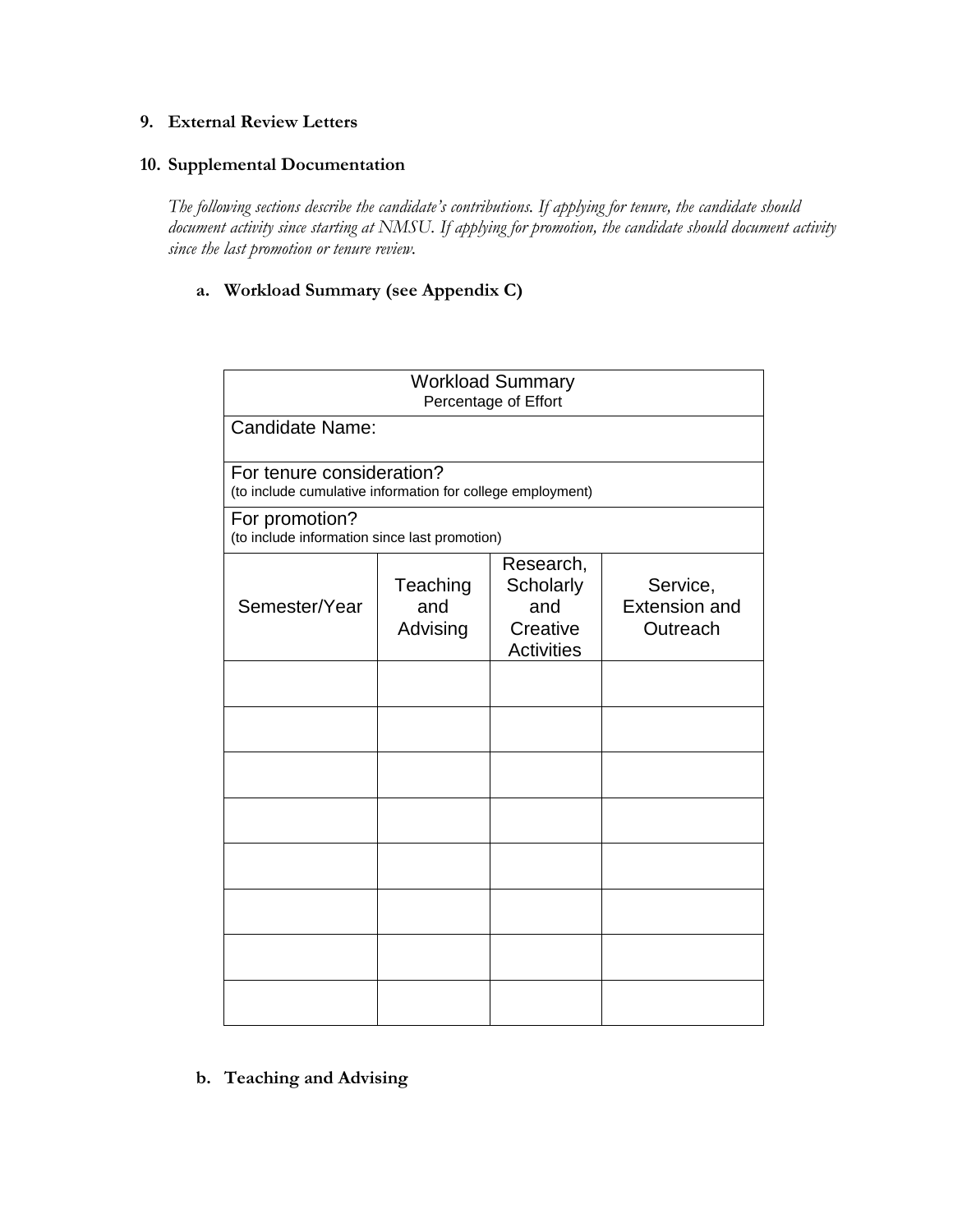## **Teaching Summary**

Number of:

- Different Undergraduate Courses Taught (Non Service) (Service) Total Undergraduate Student Credit Hours
- **Graduate Courses Taught**
- **Graduate Students Supervised:** 
	- Master's (completed) –
- Coursework Only
- Project
- Thesis
	- Master's (under current supervision)
	- Doctoral (completed)
	- Doctoral (under current supervision)
- Orals Committees Participated In
	- Master's
	- Doctoral Comprehensive
	- Doctoral Final
- Number of Short Courses, Off Campus Courses, and/or Distance Education Courses Taught
- Refereed Teaching Publications
- Non-Refereed Teaching Publications
- Teaching Awards
- **Teaching Conferences Attended**
- **Papers Presented on Teaching**
- **Textbooks Written**
- Faculty Adviser to a Student Organization, Yes/No and, if yes, which one(s)
- Member of the Graduate Faculty, Yes/No
- For departments with a graduate program, Total Graduate Student Credit Hours

*Note: Under the category Graduate Students Supervised, include only students for whom you are the principal adviser.*

## **Teaching**

Briefly describe up to five contributions to teaching that your feel is most significant. This section may include invited seminars on teaching, development of new curricula, innovative procedures in the classroom, service as faculty adviser to a student organization, etc.

List in tabular form:

- Courses taught. Indicate whether service or non-service and whether newly taught.
- Number of students and student credit hours.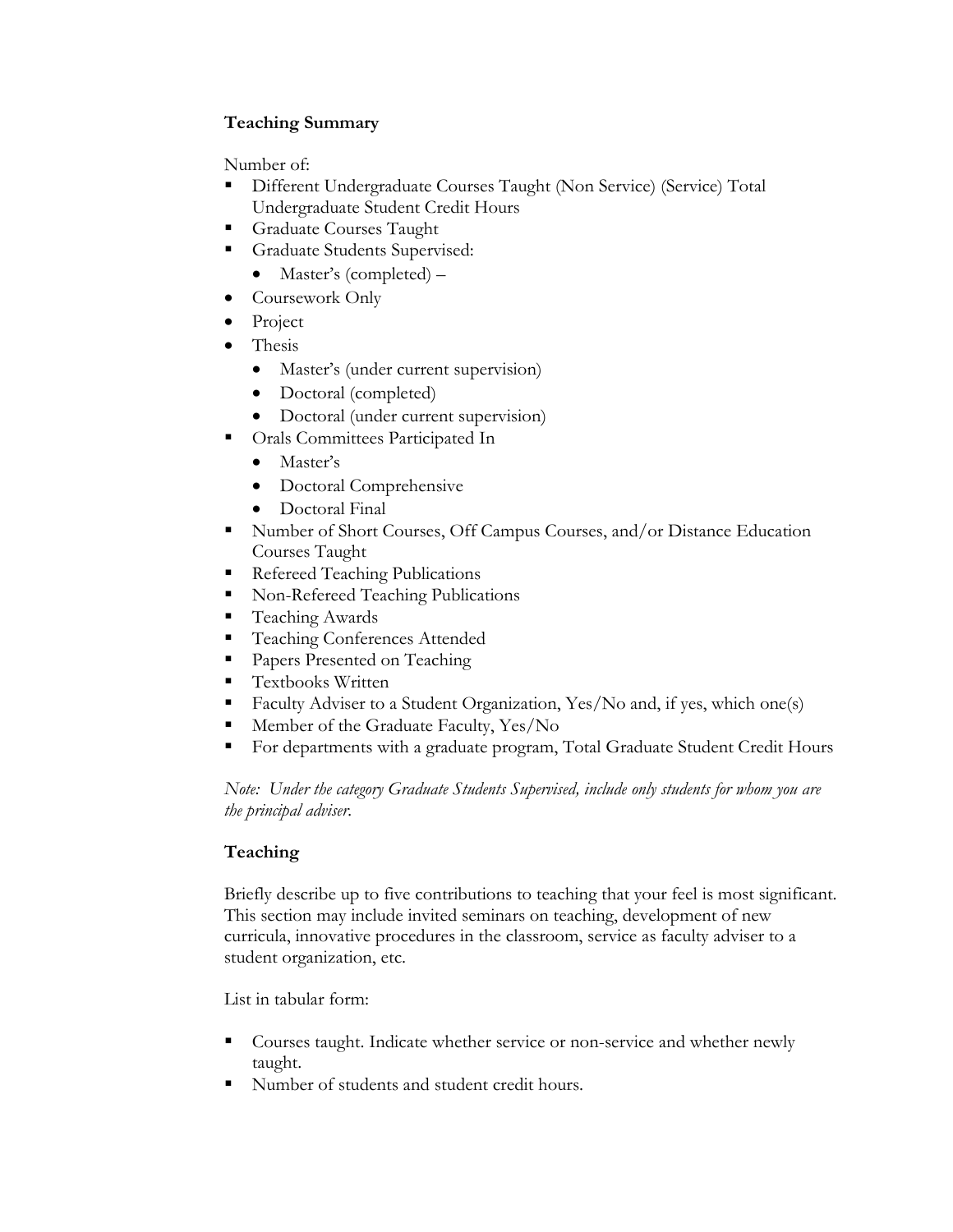- No more than five of what you believe are your most significant teaching publications and explain why they are important.
- **Teaching awards.**
- Doctoral students who received degrees under your supervision and the titles of their dissertations (Published Yes/No.) \*
- Master's students who received degrees under your supervision (thesis only) and the titles of their theses. (Published Yes/No.) \*
- Short courses attended or organized, describe the nature of your participation, and briefly detail off-campus and distance-education activities.
- Other related items.

### **c. Funded Research, Scholarly and Creative Activities**

### **Research and Creative Activity Summary**

- **Number of Proposals Submitted**
- Number of Proposals Funded
- Indicate Total Dollar Amount as PI
- Indicate Total Dollar Amount as Co-PI
- **Indicate Total Dollar Amount as Investigator**
- Number of Research/Creative Activity Projects as Principal or Co-Principal Investigator
- Number of Research/Creative Activity Awards
- **Research/Creative Activity Monographs written**
- Number of Peer Reviewed Research/Creative Activity Publications
	- Conference Publications
	- Journal Publications
- Number of Non-Peer Reviewed Research/Creative Activity Publications
	- Conference Papers
	- Journal Papers
- Number of Research/Creative Activity Conferences Attended
- Number of Research/Creative Activity Papers Presented
- Number of Research/Creative Activity Reports Written
- Number of Patents Obtained or related economic development activities
- Number of Invited Papers
- Number of Invited Presentations

#### **Research and Creative Activity**

Briefly describe up to five research and creative activity efforts that you believe have had an important contribution to your field and why.

 List funded proposals and indicate nature of your participation (e.g. PI), specify funding agency, dollar amount and duration. Explain research leadership activities such as leading multi-faculty teams, mentoring junior faculty through your research efforts, etc.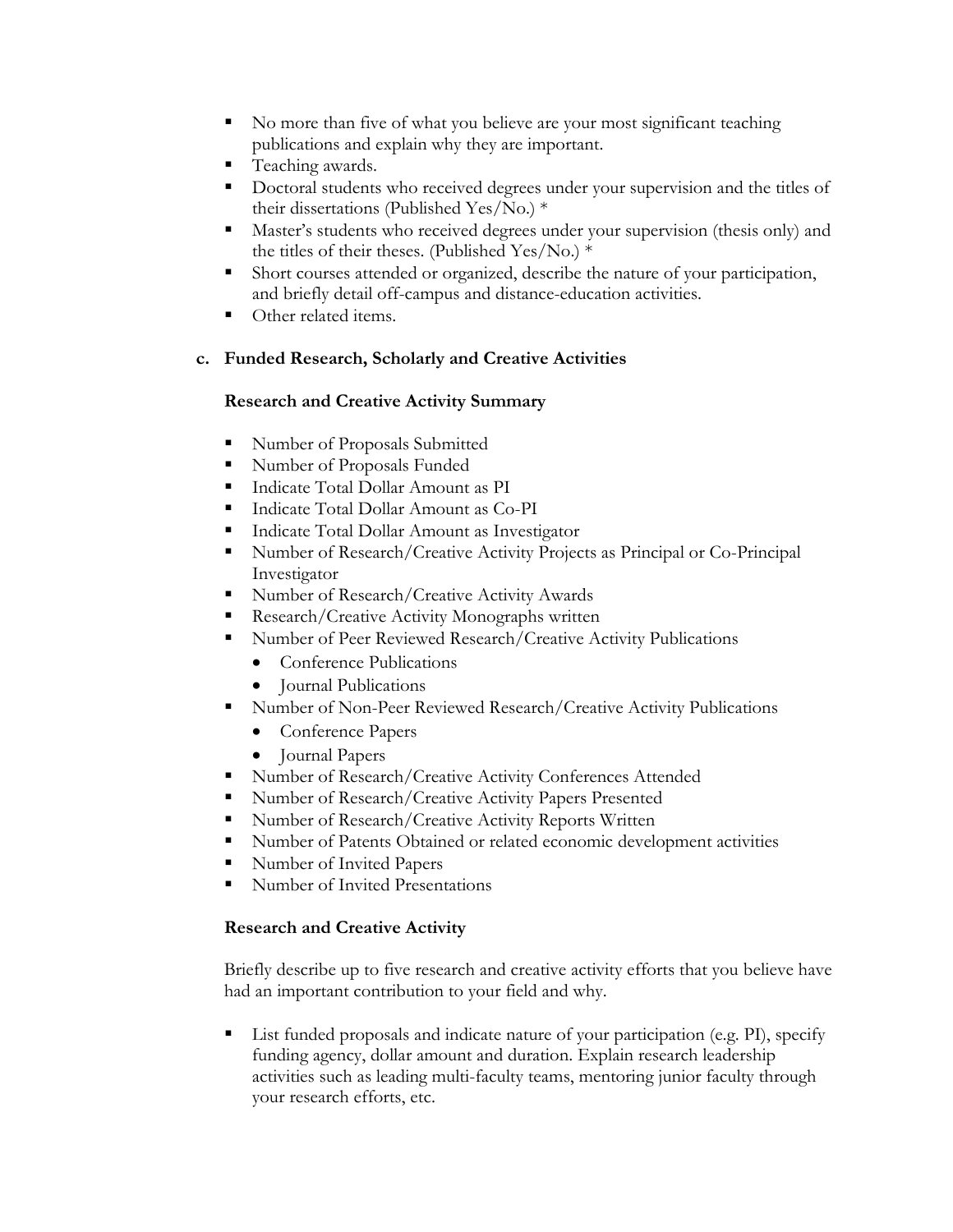- List peer reviewed research and creative activity publications.
- **List research and creative activity conferences attended and indicate whether a** paper was presented.
- **List patents obtained and specify details.** List economic development activities, licensing technology activities, or other related economic development activities.
- List research and creative activity awards and awarding agency.
- List off-campus activities that have, or have the potential, to contribute to research or creative activity efforts at the university (e.g. summer work at a national laboratory.)
- List other metrics delineating the significance of the research and creative activity, e.g. citations.

### **d. Service, Extension and Outreach**

### **Professional Service Summary**

- Number of professional societies of which you are a member
- Number of honor societies of which you are a member
- Number of officer positions held in professional societies
- Number of committees which you have served on
	- University
	- College
	- Departmental
	- Professional Society
- Number of officer positions held on committees
- Number of professional service commendations or awards

## **Professional Service**

Briefly describe up to five professional service activities that you feel have contributed to the university, professional organizations, or community (implies local, state, national, or international) since your last promotion. These activities could include the organization of a science fair, consulting, expert witness testimony, development of a professional seminar, etc. Explain why.

- List professional societies of which you are a current member in good standing. Indicate committee service and officer's positions held with time of service.
- List committees on which you served and give dates of service.
- List professional service awards, date and awarding agency.
- List development activities for the university; specify type of contribution and contributing agency.
- Other activities such as participating in sponsoring agency proposal review panels.